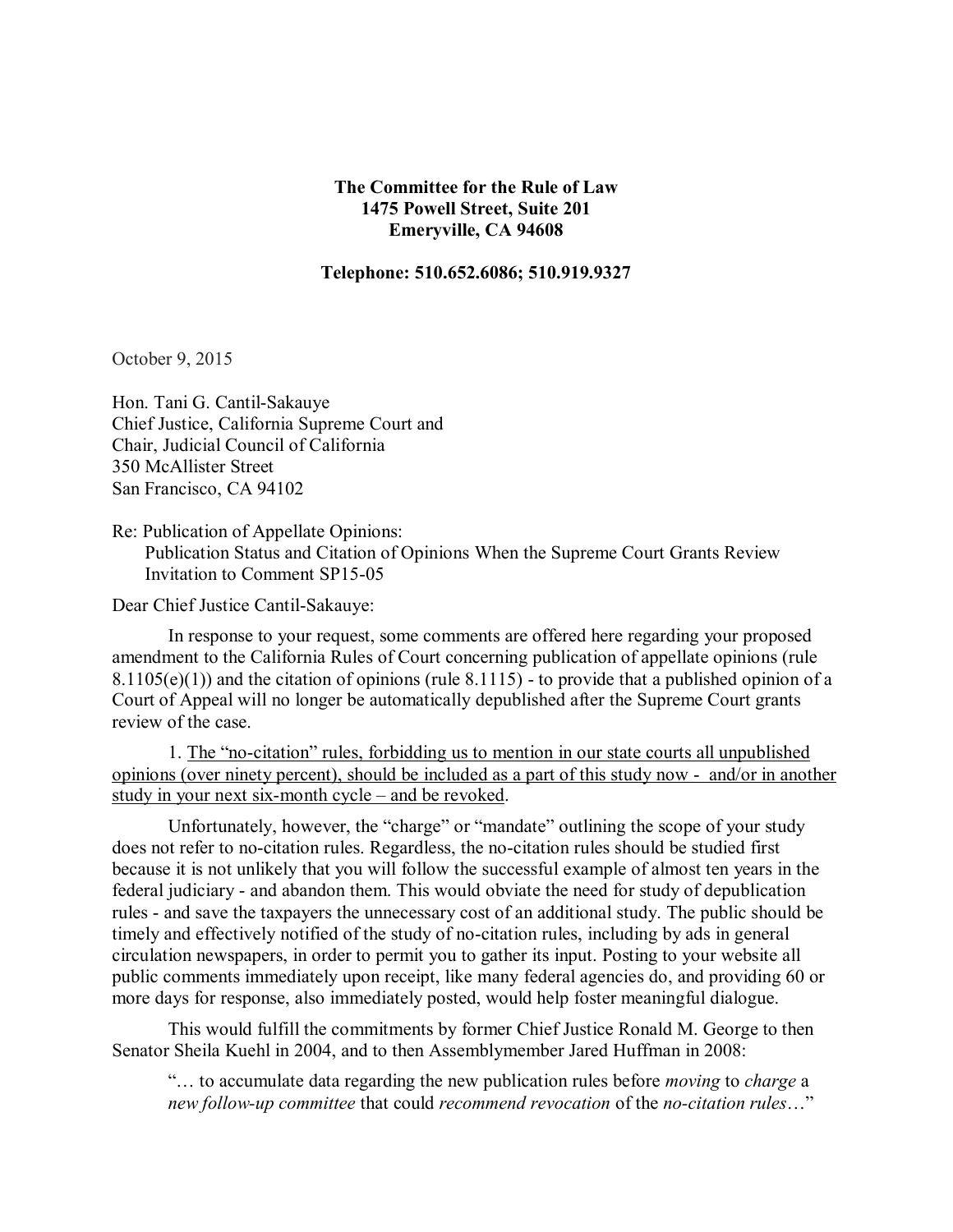(emphasis added, [www.nonpublication.com/huffman090508.pdf](http://www.nonpublication.com/huffman090508.pdf) , p.4, par.2, no.7).

The study should address all the questions and concerns about non-publication and nocitation rules transmitted to the Supreme Court by Assemblymember Huffman's letters dated September 5, 2008 ( <http://nonpublication.com/huffman090508.pdf>) and his August 9, 2011 ( <http://www.nonpublication.com/huffman110809.pdf>) and by the May 8, 2007 letter from then Assemblymember Mervyn Dymally ( [www.nonpublication.com/dymally.pdf](http://www.nonpublication.com/dymally.pdf) ).

2. Our position is that rule 8.1115 (the "no-citation rule") should be eliminated in its entirety.

Rule 8.1105(e)(1) and the balance of Rule 8 have no meaning other than to effect censor of the vast majority of decisions of our appellate courts in the courts themselves - a serious deviation from basic concepts of freedom of speech, active transparency, accountability and the mechanism by which the rule of law is imposed on our state and its judiciary.

There is no purpose for the no-citation rule. The California Supreme Court, through its lawyer, the Attorney General of California, wrote:

"First, the determinations of the state Supreme Court and the Appellate Division to exclude these opinions from the decisional law of the state do not preclude the Plaintiff from asserting the arguments on the reasoning of those decisions. The California Rules of Court merely prohibit him from attributing to those arguments the weight of published decisional law, a weight the authors of those published opinions decided – for whatever reasons – that these opinions should not have. In other words, Plaintiff can use *the content of the opinions*, he simply cannot attribute to them an authority that the state appellate courts have decided is unwarranted" (*emphasis added*). 1

The words *"the content of the opinions*" includes the caption, the recitation of facts, the legal analysis, the conclusions, and the signatures of the deciding judges as per Evidence Code, Section 451 (a). That is consistent with: the California Constitution's restriction upon court rulemaking authority that permits only court rules which do not contradict state statutes; the California Constitution's requirement that appellate opinions be written with reasons stated; the *Auto Equity Sales, Inc. v. Superior Court,* 57 Cal 2d 450 (1962) requirement that lower courts are jurisdictionally bound to follow the *decisions* (not limited to the *published* opinions) of the

Courts of Appeal; and the fact that:

 $\overline{a}$ 

<sup>&</sup>lt;sup>1</sup> Edmund G. Brown, Jr., Attorney General of California, attorney for the California Supreme Court, the Judicial Council of California *et al*,, Opposition to Application for Motion for Injunctive Relief, *Schmier v. Justices of the California Supreme Court*, *et al.*, U.S. Dist. Ct. No. Dist, Cal., Case 3:09-cv-02740, Document 22, pg. 10, lines 5-11, (filed 7-10-09).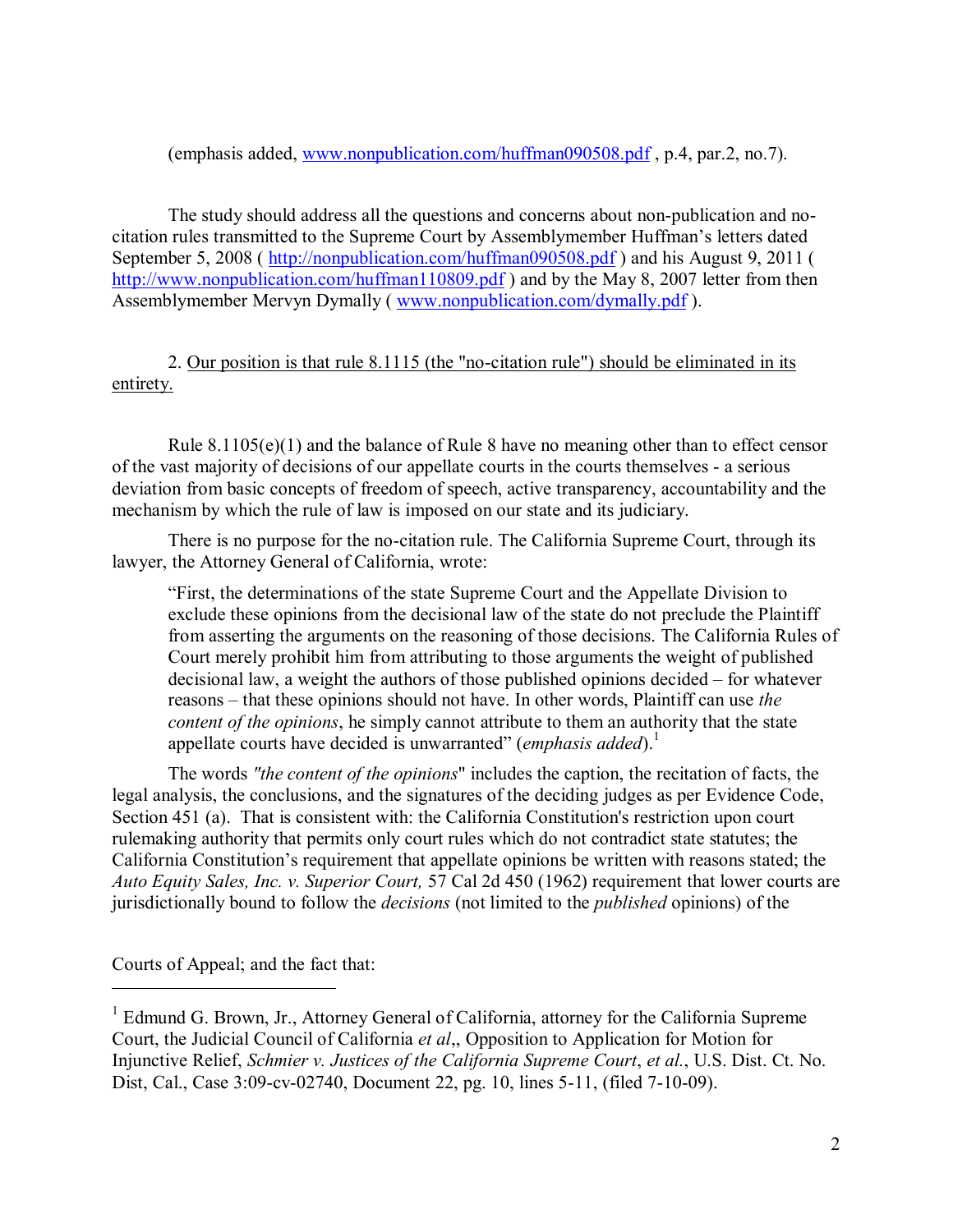"[F]ifty eight percent [58%] of the justices stated that they have *relied* on *unpublished* opinions when drafting opinions,"

a judicial ethics and rule-forbidden practice - which affords litigants no chance to refute these clandestine references. 2 .

The no-citation rule defeats the mechanisms by which the democracy is informed, and by which the people have opportunity to correct the law, discussed *infra*. It destroys the legal system's intrinsic warranty, namely: that cases are not decided arbitrarily, but rather, according to law applicable to all. It fosters judges' efforts to avoid criticism, a fundamental part of the legal system, and thus turns many into timorous recreants, discussed *infra*.

Moreover, there are other, albeit generally ignored consequences of the no-citation rule including the unseemly contortions an otherwise respectable judicial system uses to maintain this rule: 1) the standards for publication allow substantially unfettered discretion (*e.g*. the use of the word "should" (not "must") in Rule 8.1105); 2) the meaning of the word "precedent", i.e. that which was done in the past, is re-written to select, parse-out and revise history prospectively; 3) the re-definition of "published" to be only those opinions chosen by their author-judges to be physically included and bound into the published volumes, and excluding all others - even though they are all available online and indexed by legal services; 4) the fact that the no-citation rule and *Auto Equity Sales, supra,* combine to give published cases a prospectivity not unlike statutes, while allowing deviations of all kinds to be made under the cover of darkness provided by unpublished decisions; 5) the idea that a litigant may inform a court of logical argument made by an appellate court, but cannot say it was done by an appellate court; and 6) the fact that the rule prevents criminal defendants and other litigants from citing cases that would exonerate and help them.

The no-citation rule is unnecessary. The federal judiciary has eliminated it. In the nine years since its 2006 adoption, Federal Rule of Appellate Procedure ("FRAP") 32.1 has been working successfully. As far as we are aware, there has been no criticism.

We do not argue that any judge must, at any time, blindly follow prior decisions of the California judiciary at any level. This may suggest that *Auto Equity Sales, supra,* was wrongly decided. It interferes with the use of individual logic by individual judges. The sole requirement for the use of judicial power is that its rationale be articulated and intended to resolve future similar conflicts in the same way.

In all events, judges need to be free *no*t to follow precedent – but must correctly articulate the facts, the prior existing law and the logic and reasons supporting their decision not to follow precedent – in opinions which are citable. This is the healthy process called the "development of the law." Its key is citability. The unworthy alternative in achieving the desired result forces judges intentionally to misstate, truncate, obfuscate and/or omit matters in their recitation of facts, law and logic, and use the dark censorship of no-citation rules to cover-up. This destroys

 $\overline{a}$ 

<sup>&</sup>lt;sup>2</sup> California Supreme Court Advisory Committee on Rules for Publication of Court of Appeal Opinions ("Werdegar Committee") 2006 Report adopting California Rules of Court 8.1100 *et seq.,* pg. 41, Graph 21, emphasis added, [http://www.nonpublication.com/sc\\_report\\_12-7-06.pdf](http://www.nonpublication.com/sc_report_12-7-06.pdf).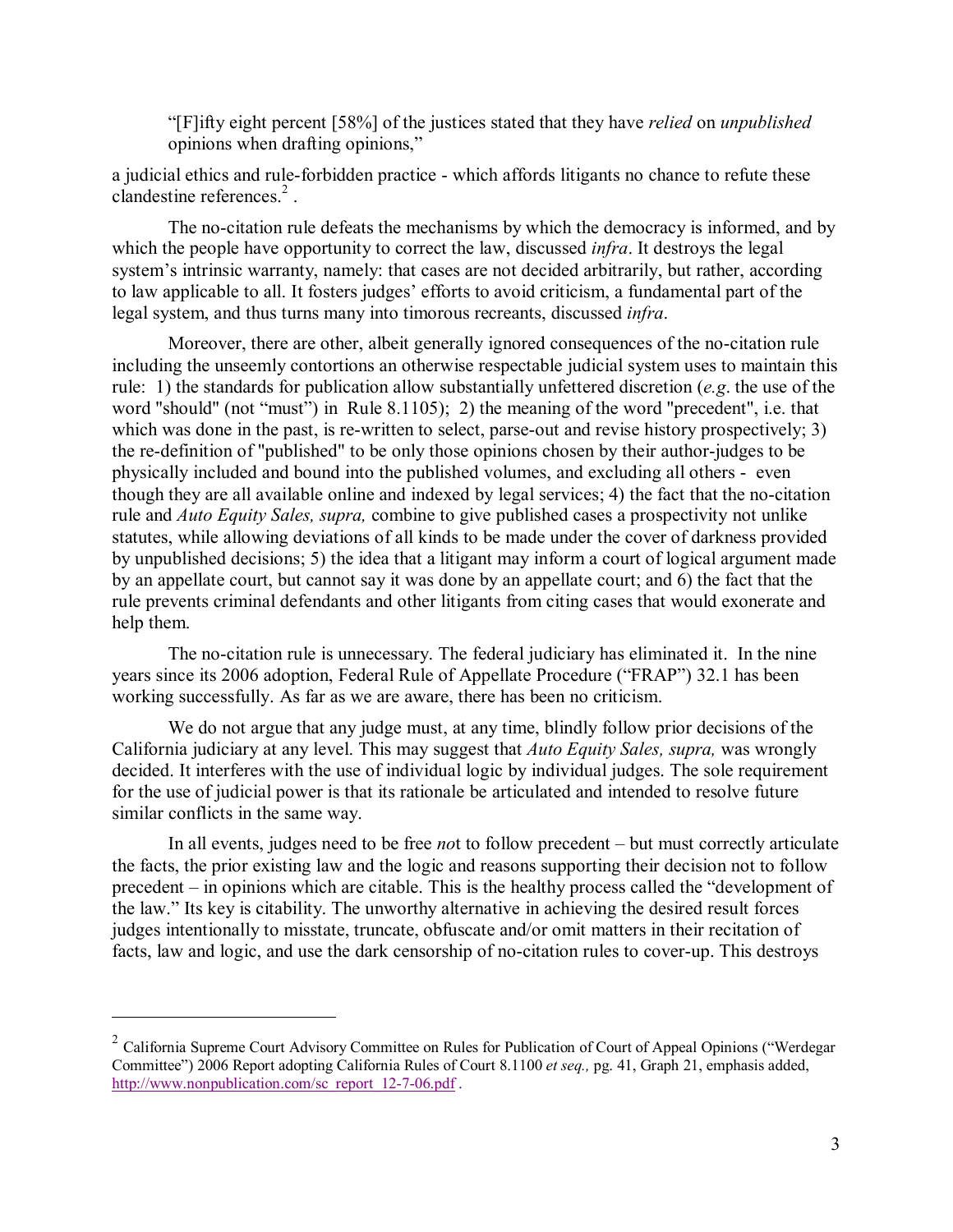reliability, disrespects and dishonors the humanity of the litigants and transmits unpredictable shock and devastation.

Generally the doctrine of *stare decicis* will suggest following prior decisions of a similar issue. But *stare decisis* has limits. It must be understood in light of the fundamental difference in the law-making power of the judiciary on the one hand, from that of the legislature on the other. Subject to constitutional limitations, the legislature may make rules of permanent prospectivity because it has substantial practices and procedures, unavailable to the judiciary, to inform its use of that power.

Judicial law-making is generally done by panels of three judges who cannot be expected to be sufficiently knowledgeable about the vast variety of issues that may arise in the future and to contemplate all the intended or unintended consequences of the rules they make. Appellate opinions may be imperfect for many reasons - that is why they are called 'opinions' of the law. These opinions face a host of problems, including error and mistake as to law or fact. They are often the product of less than three active judges, and sometimes, unfortunately, are even produced by one assistant staff attorney, or a young law clerk.

A recent example occurred when Governor Jerry Brown, Attorney General Kamala Harris, the State Water Resources Control Board, the Howard Jarvis Taxpayers Association and numerous others urged either that the Supreme Court depublish, or refrain from depublishing, a recent drought related Fourth District Court of Appeal opinion resolving *Capistrano Taxpayers Association, Inc. v. City of San Juan Capistrano* (S226906; G048969). This decision determined the validity of tiered water price structures intended to discourage water use. These approaches to the Supreme Court breached the separation of powers doctrine, bringing the practice of lobbying to judicial decision-making, without the many procedural processes employed by the legislative branch before it uses its legislative power.

We are concerned citizens who took no position on the underlying wisdom or rightness of the *Capistrano* case resolution, but who attempted to ask the Supreme Court to abandon permanently its depublication and no-citation rules, policies and practices.

Seeking depublication, often thought by attorneys to increase the slight, approximately one percent, chance of obtaining Supreme Court review, has become a part of the "gamesmanship" - and has become voluminous. The Supreme Court Clerk has advised receiving an average of ten requests for depublication per day, *cf. [requests unrelated to review], e.g. Nevada County (Sheriff) et al. v. S.C. (Siegfried*), S227745, S227265 (8-19-15), [3DCA C074504].

As indicated above, "depublication" is not defined in any legal or other dictionary known to us, but refers to the practice of the California Supreme Court, unique among the states, $3$  of erasing published decisions of the California Court of Appeal from the body of precedential decisions of the California state courts. California Court Rule 8.1105, which you promulgated, then prohibits us from citing such decisions in California state courts.

 $\overline{a}$  $3$  More than ninety percent (90%) of California appellate decisions are ordered unpublished by their author judges. The number of the few published decisions is further reduced by Supreme Court depublication orders. No judiciary, neither the federal nor any state – except California, depublishes opinions previously published.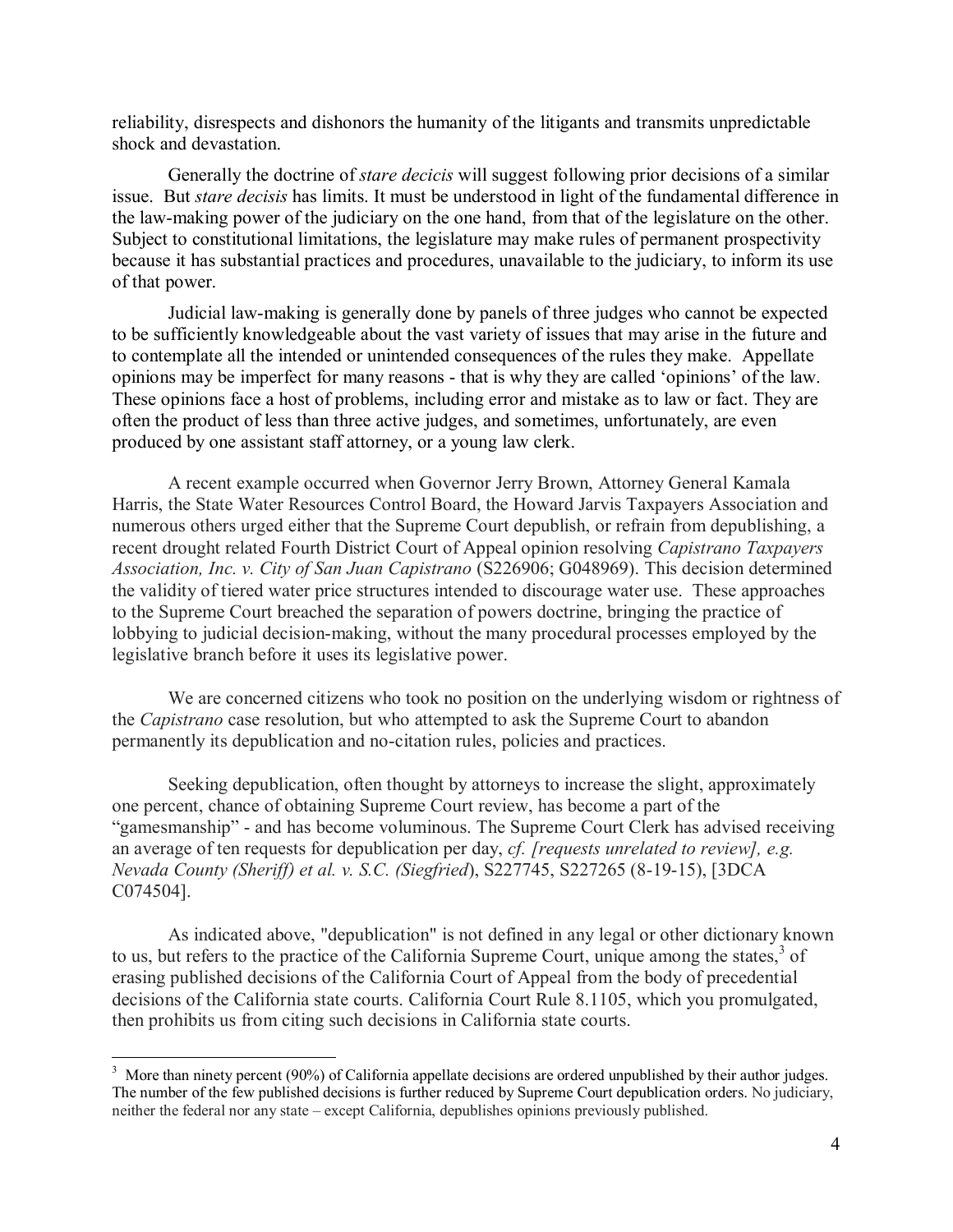We are forbidden – not allowed to rely on, or even to mention – unpublished or depublished opinions in our state courts. This prohibition, a violation of our free speech rights, is troubling for at least three reasons: 1) citation of prior decisions is certainly appropriate in courts of law; 2) the interference with an essential freedom emanates from this very Supreme Court, whose purpose includes the protection of that right; and most importantly, 3) the practice works to defeat the process by which our democracy clarifies and improves our law. It is this third concern upon which we now focus.

As stated above, the U.S. Supreme Court in 2006 abandoned the federal judiciary's experiment with no-citation rules. In the nine years since, as indicated above, we are aware of no reports of any adverse consequences.<sup>4</sup>

We preliminarily observe that the options for appellate courts to issue unpublished decisions, or for the Supreme Court to depublish appellate court decisions without replacing them with other decisions, discourages concerned citizens from bringing test cases to resolve the law because the unpublished decisions do not stand "citable" and do not count as law - and thus do not merit the effort needed to criticize them. Test cases are well recognized as essential to our system of law. The unpublished or depublished opinions allow courts to avoid meaningful determinations of law to be applied equally to all prospective litigants similarly situated (hence called: "selective prospectivity"). This thus protects judges from the criticism which otherwise attends every decision presently *or when the issue is raised at some time in the future,* thus encouraging courts to engage in functionary group-think. It removes the need for judges to use extreme care. Such results waste the effort of those that bring such a case, those that argue

**"A prior restraint on what a party may tell a court about the court's own rulings may also raise First Amendment [Free Speech] concerns: But whether or not no-citation rules are constitutional…they cannot be justified as a policy matter."**

[www.nonpublication.com/alitomemo2.pdf](http://www.nonpublication.com/alitomemo2.pdf) , nb. pg. 4, lines. 1-10; pg. 6, l. 39 – pg.7, l. 9; pg. 12, last par. – pg. 13, l. 2; [see, e.g.: **"***No-Citation Rules as a Prior Restraint on Attorney Speech***"** by Martha Brooke Tusk, 103 Columbia Law Review 1202 (2003)]. **Chief Justice Roberts**, then a member of the federal advisory committee on rules, said:

-

<sup>&</sup>lt;sup>4</sup> Our traditional historical right to cite all appeal court opinions was restored in all federal courts in 2006 when Federal Rule of Appellate Procedure (FRAP) 32.1 was adopted by the United States Supreme Court. The judiciaries of over half the states (not including California) have followed. Authors of FRAP 32.1, including the **Hon. Samuel Alito**, now **United States Supreme Court Justice**, and the **Hon. John Roberts**, now **Chief Justice of the United States**, wrote:

**<sup>&</sup>quot;A lawyer ought to be able to tell a court what it has done."**

Legal Times, Tony Mauro, 4-15-04, par. 10,<http://www.nonpublication.com/USJudConf.htm> or *op cit.* "Press Clippings" #89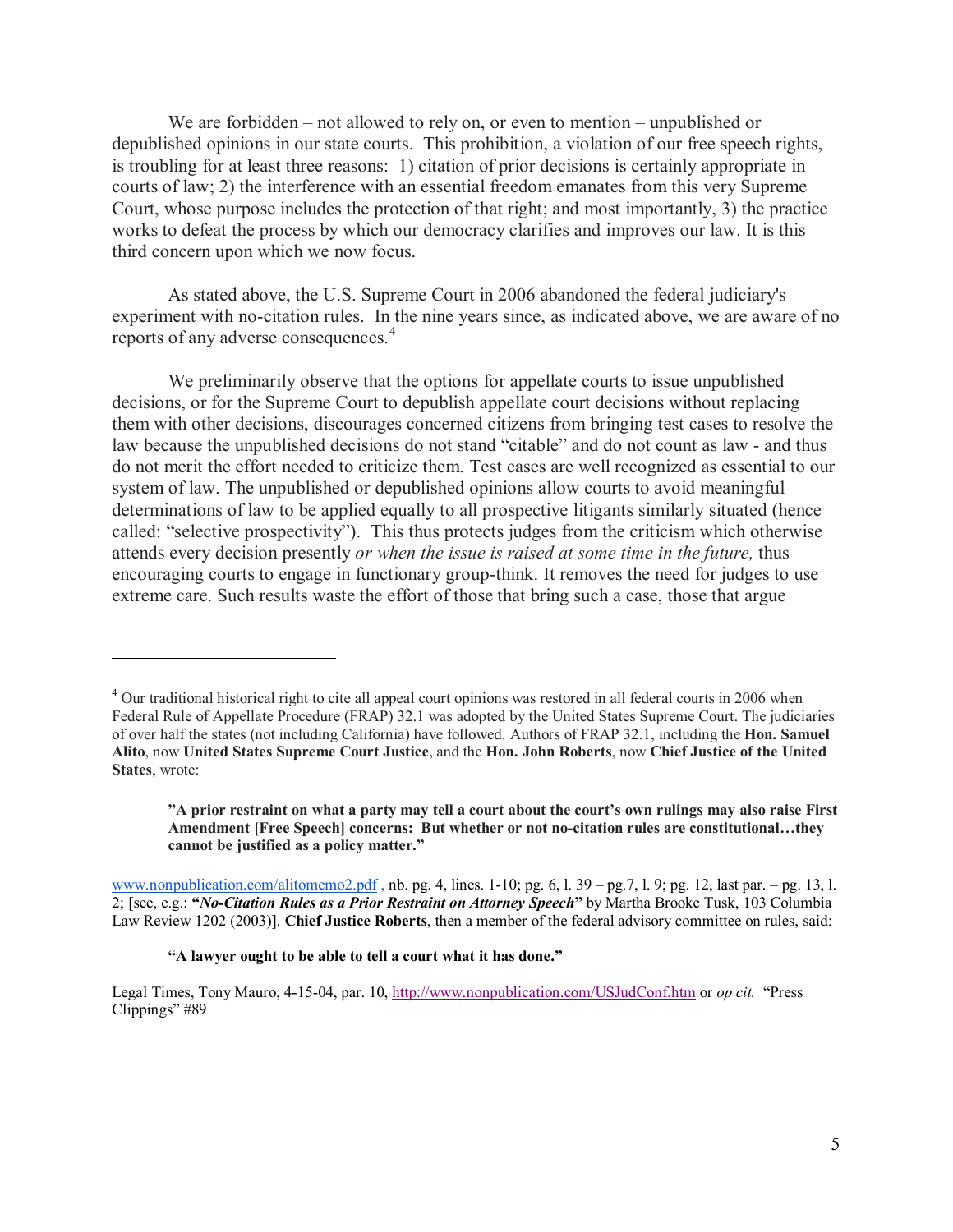against it, and those who decide it. Judges would find far better protection from criticism by carefully considering many perspectives, and carefully deciding issues.

An order to depublish an appellate decision implies that the three judges of an appellate court are not capable of finally resolving the issue of the subject case. It says that the people are better off without any opinion in the case, rather than the work of the appellate court. Depublication is an order against enlightenment. It presumes that the seven judges of the California Supreme Court have some special ability, not shared by the judges of the appellate panel, to "get it right" with an eraser – without giving the public any detailed explanation of their reasoning.

In truth, only special interests benefit from depublication orders. For the rest, they create uncertainty, confusion and anarchy. Depublication artificially and capriciously obliterates our law, and causes the revision and re-writing of history.

For example, how would depublication of the *Capistrano* case, *supra*, guide water districts? If they rely on the depublication order as *indicia* of the law approving a tiered rate structure, they risk having their budgets devastated should a subsequent decision reach the same result as *Capistrano*. If they ignore the depublication and follow *Capistrano*, they cannot make use of the tool of tiered water rates to discourage water use and protect the public during the extant drought and beyond. By depublication, the Supreme Court obfuscates, rather than clarifies the law. And, depublication eviscerates the judicial role in the development of law.

Our democracy cannot presume that any panel of judges has sufficient knowledge, wisdom, or experience to resolve correctly every issue coming before it, and it does not do so.

Rather, the duty of the bench at any level is to resolve the issue as best it can. In doing so it is to reconcile its decision with prior decisions - what we call *stare decisis* (the precedent stands). This is often misunderstood to relieve judges of the painful task of creative thought. *Stare decisis* does not, and should not, insist upon absolute forward authority of any precedent. The fallibility of judges, or even panels of judges, is a reason that judicial decisions, unlike statutes, ultimately have no conclusive authority to bind future courts - other than the authority conferred by strength of reasoning.

What is important is that the judiciary resolve the issue with the *present* intent to resolve future similar issues in the same way. Along with this resolution, we require the panel to justify its action in a manner reminiscent of the scientific method: truthfully and carefully recording the facts, conclusions, considerations and reasoning it has used to arrive at its decision. The issue between the parties is resolved so that, hopefully, they can quickly return to productive activities. This process may not result in the best, or even a "right," precedent. It is here that the secret of our democracy lies. The process of developing the law wisely does not require the judiciary to be "right." It only requires that the judiciary provide an initial resolution of the issue presented.

Once a final decision is made by the judiciary, the law correction machinery of the democracy is invoked and engaged - including courts, legislatures and the voices of concerned citizens. This is most critical. Articles are written arguing the reason(s) that no court should